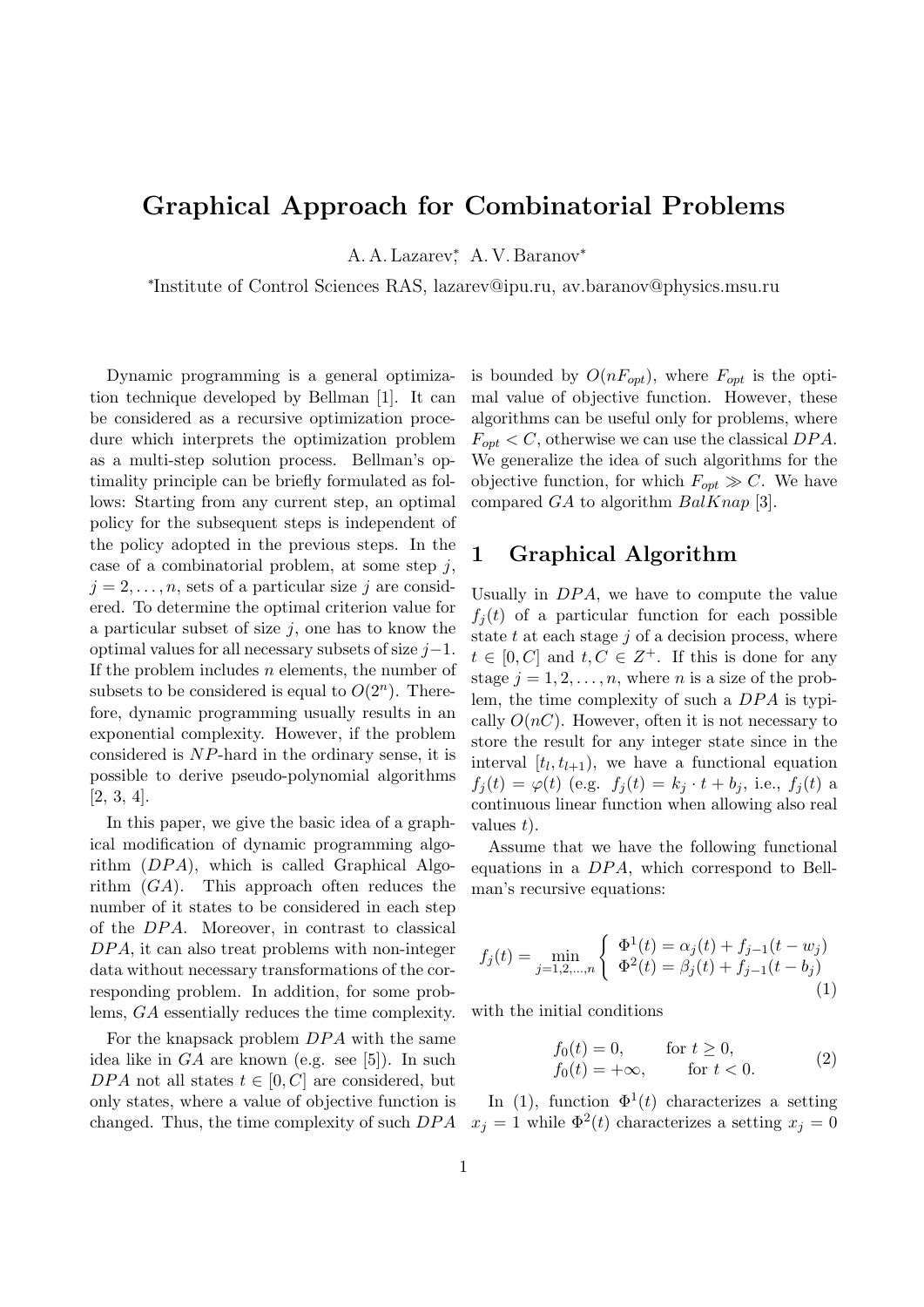representing a yes/no decision, e.g. for an item, a job [2, 7].

To compute function  $f_{i+1}(t)$ , we compare two temporary functions  $\Phi^1(t)$  and  $\Phi^2(t)$ .

The function  $\Phi^1(t)$  is a combination of the terms  $\alpha_{i+1}(t)$  and  $f_i(t - w_{i+1})$ . Function  $f_i(t - w_{i+1})$ has the same structure, but all intervals  $[t_l, t_{l+1})$ have been replaced by  $[t_l - w_{j+1}, t_{l+1} - w_{j+1}),$  i.e., we shift the graph of function  $f_j(t)$  to the right by the value  $w_{j+1}$ . If we can present function  $\alpha_{j+1}(t)$ in the form with  $\mu_1$  columns, we store function  $\Phi^1(t)$  in the form with  $m_j + \mu_1$  columns. In an analogous way, we store function  $\Phi^2(t)$  in the form with  $m_j + \mu_2$  columns.

Then we construct function

$$
f_{j+1}(t) = \min\{\Phi^1(t), \Phi^2(t)\}.
$$

For example, let the columns of Table  $\Phi^1(t)$  contain the intervals

$$
[t_0^1, t_1^1), [t_1^1, t_2^1), \ldots, [t_{(m_j + \mu_1) - 1}^1, t_{(m_j + \mu_1)}^1]
$$

and the columns of Table  $\Phi^2(t)$  contain the intervals

$$
[t_0^2, t_1^2), [t_1^2, t_2^2), \ldots, [t_{(m_j+\mu_2)-1}^2, t_{(m_j+\mu_2)}^2].
$$

To construct function  $f_{j+1}(t)$ , we compare the two functions  $\Phi^1(t)$  and  $\Phi^2(t)$  on each interval, which is formed by means of the points

$$
\begin{aligned} \{ \quad & t_0^1, t_1^1, t_2^1, \dots, t_{(m_j + \mu_1) - 1}^1, t_{(m_j + \mu_1)}^1, \\ & t_0^2, t_1^2, t_2^2, \dots, t_{(m_j + \mu_2) - 1}^2, t_{(m_j + \mu_2)}^2 \}, \end{aligned}
$$

and we determine the intersection points  $t_1^3, t_2^3, \ldots, t_{\mu_3}^3$ . Thus, in the table of function *f*<sub>*j*+1</sub>(*t*), we have at most  $2m_j + \mu_1 + \mu_2 + \mu_3 \leq C$ intervals.

In fact, in each step  $j = 1, 2, \ldots, n$ , we do not consider all points  $t \in [0, C]$ ,  $t, C \in \mathbb{Z}^+$ , but only points from the interval in which the optimal partial solution changes or where the resulting functional equation of the objective function changes. For some objective functions, the number of such points *M* is small and the new algorithm based on this graphical approach has a time complexity of  $O(n \min\{C, M\})$  instead of  $O(nC)$  for the original *DP A*.

Moreover, such an approach has some other advantages.

- 1. The *GA* can solve instances, where  $p_j$ ,  $w_j$ ,  $j = 1, 2, \ldots, n$ , or/and *C* are not integer.
- 2. The running time of the *GA* for two instances with the parameters  $\{p_i, w_i, C\}$  and  $\{p_i \cdot 10^\alpha \pm \}$  $1, w_j \cdot 10^\alpha \pm 1, C \cdot 10^\alpha \pm 1$ } is the same while the running time of the  $DPA$  will be  $10^{\alpha}$  times larger in the second case. Thus, using the *GA*, one can usually solve considerably larger instances.
- 3. Properties of an optimal solution are taken into account. For *KP*, an item with the smallest value  $\frac{p_j}{w_j}$  may not influence the running time.
- 4. As we will show below, for several problems, *GA* has even a polynomial time complexity or we can at least essentially reduce the complexity of the standard *DP A*.

Thus, the use of *GA* can reduce both the time complexity and the running time for *KP*. The application of *GA* to the partition problem is described in detail in [6], where also computational results are presented.

## **2 Graphical Algorithm for the Knapsack Problem**

In this section, we describe the application of this approach to the one-dimensional knapsack problem [6].

**One-dimensional knapsack problem (***KP***):** One wishes to fill a knapsack of capacity *C* with items having the largest possible total utility. If any item can be put at most once into the knapsack, we get the binary or 0 *−*1 knapsack problem. This problem can be written as the following integer linear programming problem:

$$
\begin{cases}\nf(x) = \sum_{j=1}^{n} p_j x_j \to \max \\
\sum_{j=1}^{n} w_j x_j \le C, \\
x_j \in \{0, 1\}, \ j = 1, 2, \dots, n.\n\end{cases}
$$
\n(3)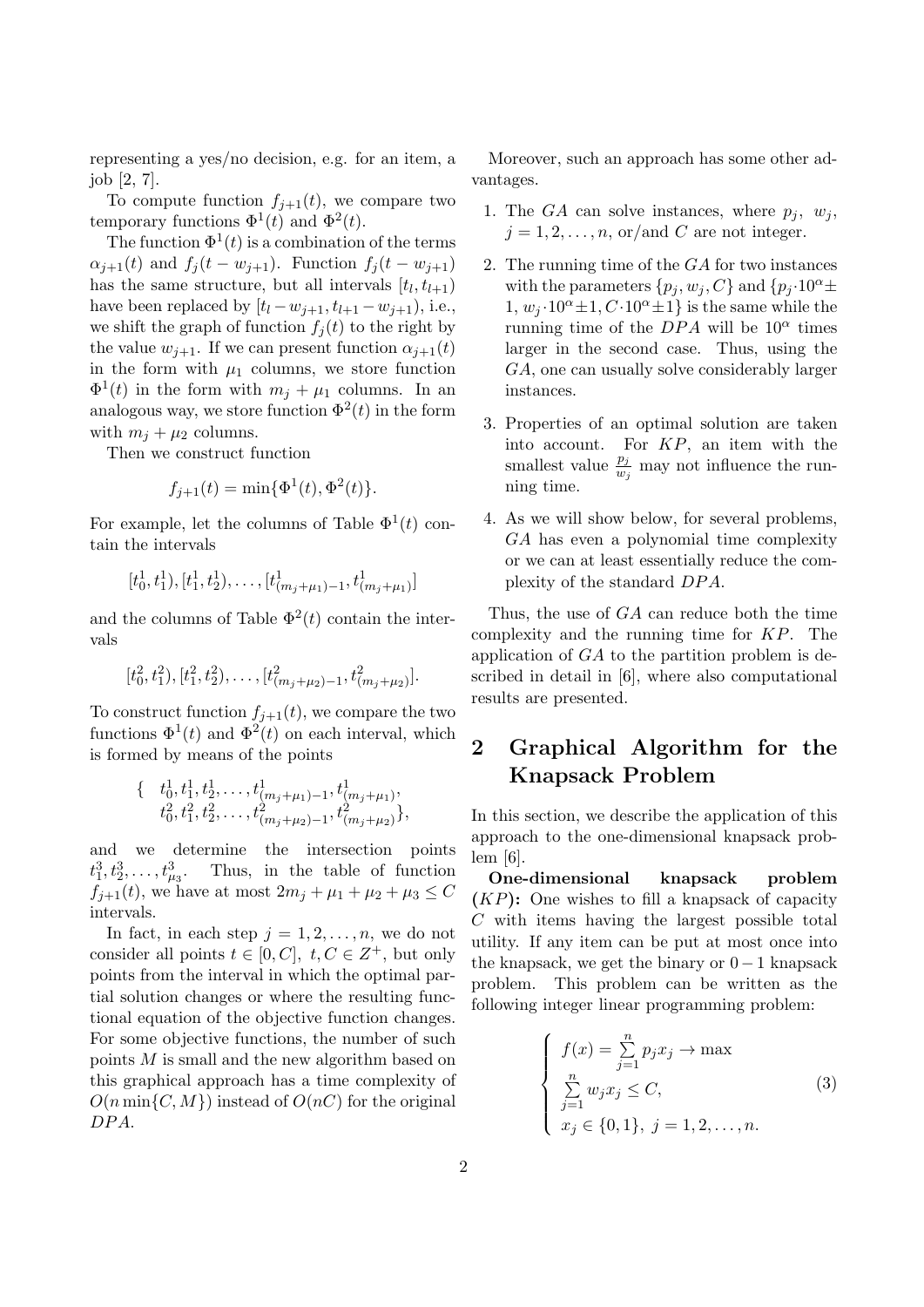Here,  $p_j$  gives the utility and  $w_j$  the required capacity of item  $j, j = 1, 2, \ldots, n$ . The variable  $x_i$  characterizes whether item  $j$  is put into the knapsack or not.

The *DPA* based on Bellman's optimality principle is one of the standard algorithms for the *KP*. It is assumed that all parameters are positive integer:  $C, p_j, w_j \in Z^+, j = 1, 2, \ldots, n$ .

For *KP*, Bellman's recursive equations are as follows:

$$
f_j(t) = \max_{j=1,2,\dots,n} \begin{cases} \Phi^1(t) = p_j + f_{j-1}(t - w_j) \\ \Phi^2(t) = f_{j-1}(t), \end{cases}
$$
(4)

where

$$
f_0(t) = 0, \quad t \ge 0, f_0(t) = +\infty, \ t < 0.
$$

 $\Phi^1(t)$  represents the setting  $x_j = 1$  (i.e., item *j* is put into the knapsack) while  $\Phi^2(t)$  represents the setting  $x_j = 0$  (i.e., item j is not put into the knapsack). In each step  $j, j = 1, 2, \ldots, n$ , the function values  $f_i(t)$  are calculated for each integer point (i.e., "state")  $0 \le t \le C$ . For each point *t*, a corresponding best (partial) solution  $X(t)$  =  $(x_1(t), x_2(t), \ldots, x_j(t))$  is stored.

Exploring the algorithm can be seen that the *j*-th step of the algorithm should calculate values of objective function only in range of max*{*0*, C −*

∑*n*  $\sum_{k=j+1}^{n} w_k$  to  $\min\{C, \sum_{k=1}^{j}$  $\sum_{k=1}^{\infty} w_k$ 

Taking into account this feature in *DP A* allow decrease the number of calculating points due dynamic range of computing change. Shifted to the left and right boundaries of the interval.

Using the shift of left border in the *GA* allows to essentially reduce the number of break points and consequently the number of "dummy" operations. Shift of right border in *GA* is obtained in similar manner.

Let consider calculations for *DPA*, modified *DP A* (*BalKnap* [3]) and *GA* for follow instance:

$$
\begin{cases}\n5x_1 + 7x_2 + 6x_3 + 5x_4 + 4x_5 + 8x_6 + 6x_7 \rightarrow \max \\
2x_1 + 3x_2 + 5x_3 + 4x_4 + 2x_5 + 3x_6 + 4x_7 \le 10, \\
x_j \in \{0, 1\}, j = 1, ..., 7.\n\end{cases}
$$
\n(5)

For *DPA* it should calculate table with  $10 \times 7$ elements.

| $\mathcal{C}$  |   | 2 | 3 | 4 | 5  | 6  | 7  | 8  | 9  | 10 |
|----------------|---|---|---|---|----|----|----|----|----|----|
|                | 0 | 5 | 5 | 5 | 5  | 5  | 5  | 5  | 5  | 5  |
| $\overline{2}$ | 0 | 5 |   |   | 12 | 12 | 12 | 12 | 12 | 12 |
| 3              | 0 | 5 |   | 7 | 12 | 12 | 12 | 13 | 13 | 18 |
| 4              | 0 | 5 | 7 | 7 | 12 | 12 | 13 | 13 | 17 | 18 |
| 5              | 0 | 5 |   | 9 | 12 | 12 | 16 | 16 | 17 | 18 |
| 6              |   | 5 | 8 | 9 | 13 | 15 | 17 | 20 | 20 | 24 |
|                |   | 5 | 8 | 9 | 13 | 15 | 17 | 20 | 20 | 24 |

For modified *DP A* it should calculate 41 values.

| $\overline{C}$ | 1 | $\bf{2}$ | 3 | $\overline{\mathbf{4}}$ | $\mathbf{5}$ | 6  | 7  | 8  | 9  | 10 |
|----------------|---|----------|---|-------------------------|--------------|----|----|----|----|----|
|                |   | 5        |   |                         |              |    |    |    |    |    |
| $\overline{2}$ | 0 | 5        |   |                         | 12           |    |    |    |    |    |
| 3              | 0 | 5        | 7 | 7                       | 12           | 12 | 12 | 13 | 13 | 18 |
| 4              |   | 5        |   | 7                       | 12           | 12 | 13 | 13 | 17 | 18 |
| 5              |   |          |   | 9                       | 12           | 12 | 16 | 16 | 17 | 18 |
| 6              |   |          |   |                         |              | 15 | 17 | 20 | 20 | 24 |
|                |   |          |   |                         |              |    |    |    |    | 24 |

And *GA* calculate only points with provide optimal solution. For this example it's necessary just 14 elements.

| $\mathcal{C}$  | 1 | $\bf{2}$ | 3 | 4 | $\bf{5}$ | 6  | 7  | 8      | 9  | 10 |
|----------------|---|----------|---|---|----------|----|----|--------|----|----|
| 1              | 0 | 5        |   |   |          |    |    |        |    |    |
| $\overline{2}$ |   |          |   |   | 12       |    |    |        |    |    |
| 3              |   |          |   |   |          |    |    | 13     |    | 18 |
| 4              |   |          |   |   |          |    | 13 |        | 17 |    |
| $\overline{5}$ |   |          |   | 9 |          |    | 16 |        |    |    |
| 6              |   |          |   |   |          | 15 | 17 | $20\,$ |    | 24 |
|                |   |          |   |   |          |    |    |        |    |    |

So on this instance we obtain reduce calculation in 80% for *GA* in contrast with *DP A*.

#### **3 Concluding Remarks**

The graphical approach can be applied to problems where a pseudo-polynomial algorithm exists and Boolean variables are used in the sense that yes/no decisions have to made (e.g. in the problem under consideration, for *KP*, an item can be put

 $\left($